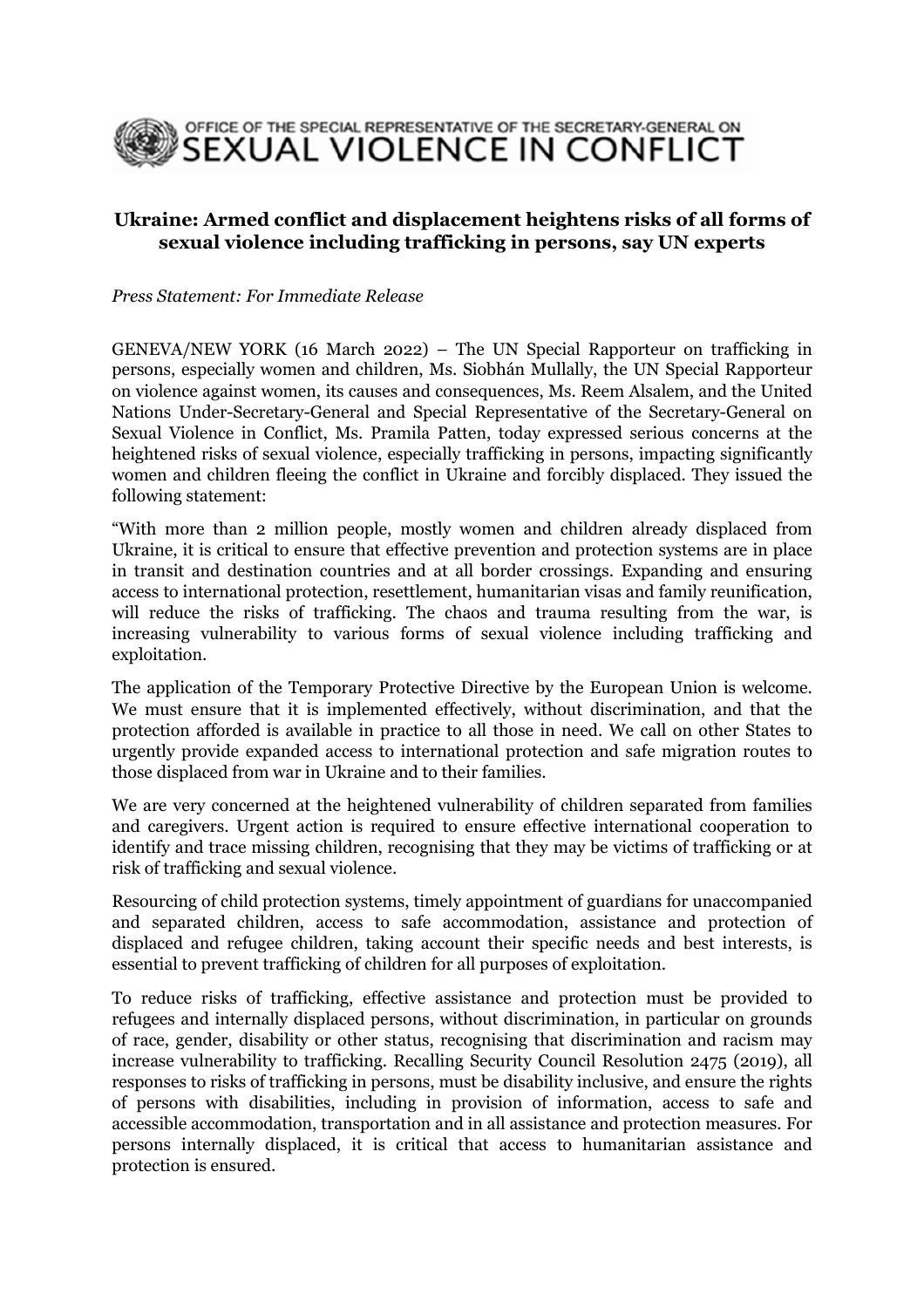Recalling Security Council Resolution 2388 (2017), States must ensure that survivors of trafficking are provided with appropriate care, assistance and services for their physical, psychological and social recovery, in full respect of their human rights and in a manner that takes full account of the extreme trauma they have suffered and the risk of further victimization and stigmatization. Access to sexual and reproductive health care and psychosocial support for survivors of trafficking, must be ensured, without discrimination. Non-governmental organisations and service providers assisting trafficked persons, and persons at risk of trafficking, must be supported and resourced to carry out their work. We also recall Security Council resolution 2331 (2016) on the importance to prevent trafficking in persons for sexual exploitation and violence for the maintenance of international peace and security, and Security Council resolution 2467 (2019), on the need to adopt a survivorcentred approach in the prevention and response to all forms of conflict-related sexual violence.

Urgent action is now required to ensure that all those engaged in humanitarian assistance and civilian protection are aware of risks of trafficking, and are taking effective prevention and protection measures, in particular ensuring the rights and best interests of all children."

ENDS

*Ms. Siobhán Mullally (Ireland) was appointed as Special [Rapporteur](https://www.ohchr.org/en/special-procedures/sr-trafficking-in-persons) on trafficking in persons, [especially](https://www.ohchr.org/en/special-procedures/sr-trafficking-in-persons) women and children by the UN Human Rights Council in July 2020, to promote the prevention of trafficking in persons in all its forms, and to encourage measures to uphold and protect the human rights of victims. She is also the Established Professor of Human Rights Law and Director of the Irish Centre for Human Rights at the School of Law, National University of Ireland, Galway. Prior to her appointment as Special Rapporteur, she was a member of the Council of Europe Group of Experts on Action against Trafficking in Human Beings (GRETA), elected as President of GRETA from 2016- 2018 and as 1st Vice-President from 2014-2018.*

*Ms. Reem Alsalem (Jordan) was appointed as [Special Rapporteur on violence against](https://www.ohchr.org/EN/Issues/Women/SRWomen/Pages/SRWomenIndex.aspx)  [women, its causes and consequences](https://www.ohchr.org/EN/Issues/Women/SRWomen/Pages/SRWomenIndex.aspx) by the UN Human Rights Council in July 2021, to recommend measures, ways and means, at the national, regional and international levels, to eliminate violence against women and its causes, and to remedy its consequences. She holds a Masters in International Relations from the American University in Cairo, Egypt (2001) and a Masters in Human Rights Law from the University of Oxford, United Kingdom of Great Britain and Northern Ireland (2003). She is an independent consultant on gender issues, the rights of refugees and migrants, transitional justice and humanitarian response.*

*The Special Rapporteurs are part of what is known as the Special [Procedures](https://www.ohchr.org/EN/HRBodies/SP/Pages/Welcomepage.aspx) of the Human Rights Council. Special Procedures, the largest body of independent experts in the UN Human Rights system, is the general name of the Council's independent fact-finding and monitoring mechanisms that address either specific country situations or thematic issues in all parts of the world. Special Procedures' experts work on a voluntary basis; they are not UN staff and do not receive a salary for their work. They are independent from any government or organization and serve in their individual capacity.*

*Ms. Pramila Patten (Mauritius) was appointed [Under-Secretary-General](https://www.un.org/sexualviolenceinconflict/about-us/about-the-srsg/) and Special [Representative](https://www.un.org/sexualviolenceinconflict/about-us/about-the-srsg/) on Sexual Violence in Conflict by the United Nations Secretary-General in June 2017. She has been a practicing barrister-at-law between 1982 to 2017 and has also served since 2003 as a member of the Committee on the Elimination of all Forms of Discrimination against Women. Since 2014, she has been a member of the High-Level*